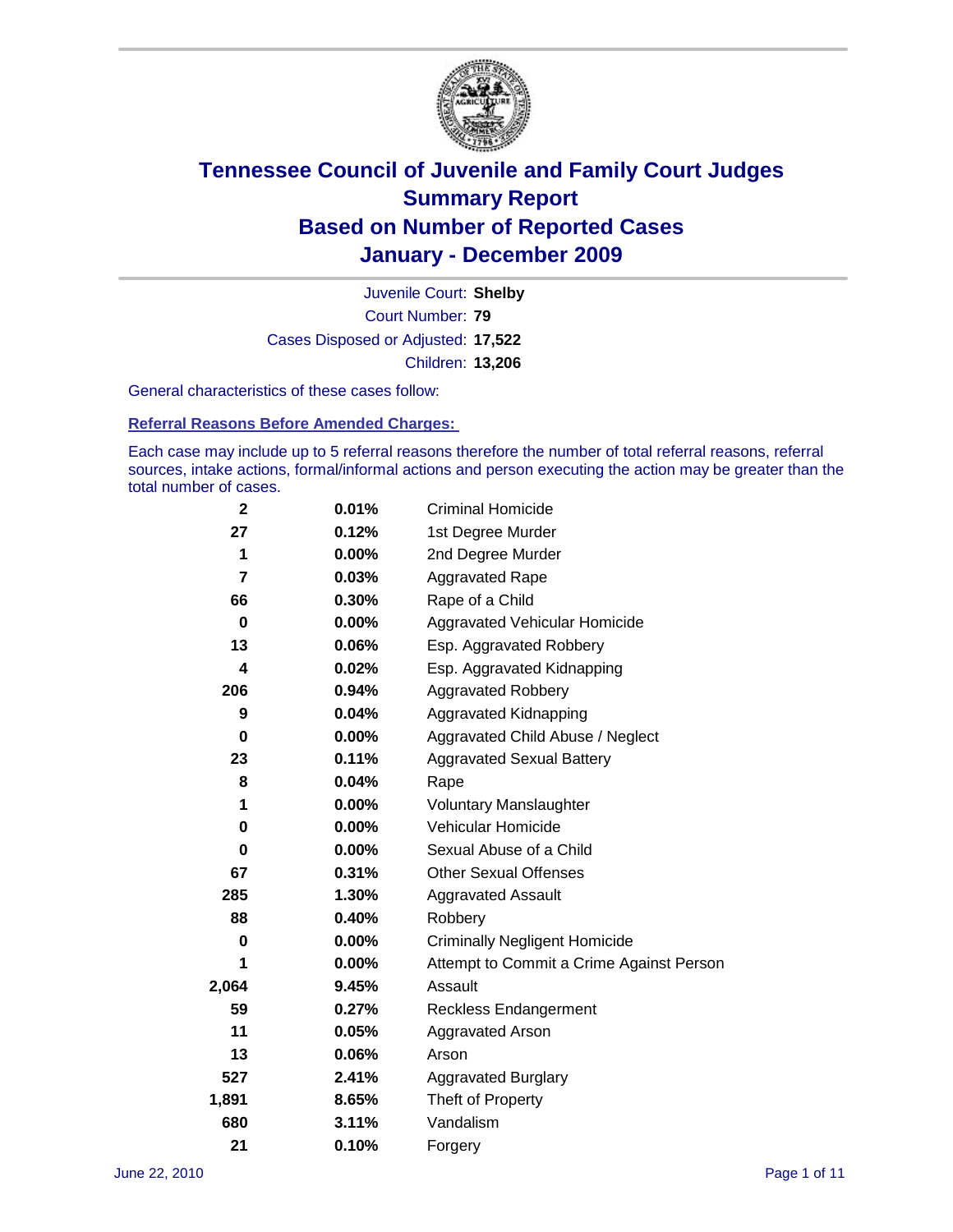

Court Number: **79** Juvenile Court: **Shelby** Cases Disposed or Adjusted: **17,522** Children: **13,206**

#### **Referral Reasons Before Amended Charges:**

Each case may include up to 5 referral reasons therefore the number of total referral reasons, referral sources, intake actions, formal/informal actions and person executing the action may be greater than the total number of cases.

| 0     | 0.00%    | <b>Worthless Checks</b>                                     |
|-------|----------|-------------------------------------------------------------|
| 18    | 0.08%    | Illegal Possession / Fraudulent Use of Credit / Debit Cards |
| 265   | 1.21%    | <b>Burglary</b>                                             |
| 43    | 0.20%    | Unauthorized Use of a Vehicle                               |
| 6     | 0.03%    | <b>Cruelty to Animals</b>                                   |
| 239   | 1.09%    | Sale of Controlled Substances                               |
| 192   | 0.88%    | <b>Other Drug Offenses</b>                                  |
| 728   | 3.33%    | Possession of Controlled Substances                         |
| 152   | 0.70%    | <b>Criminal Attempt</b>                                     |
| 163   | 0.75%    | Carrying Weapons on School Property                         |
| 261   | 1.19%    | Unlawful Carrying / Possession of a Weapon                  |
| 298   | 1.36%    | <b>Evading Arrest</b>                                       |
| 24    | 0.11%    | Escape                                                      |
| 37    | 0.17%    | Driving Under Influence (DUI)                               |
| 293   | 1.34%    | Possession / Consumption of Alcohol                         |
| 172   | 0.79%    | Resisting Stop, Frisk, Halt, Arrest or Search               |
| 45    | 0.21%    | <b>Aggravated Criminal Trespass</b>                         |
| 23    | 0.11%    | Harassment                                                  |
| 0     | 0.00%    | Failure to Appear                                           |
| 0     | $0.00\%$ | Filing a False Police Report                                |
| 3     | 0.01%    | <b>Criminal Impersonation</b>                               |
| 2,379 | 10.89%   | <b>Disorderly Conduct</b>                                   |
| 892   | 4.08%    | <b>Criminal Trespass</b>                                    |
| 223   | 1.02%    | <b>Public Intoxication</b>                                  |
| 106   | 0.49%    | Gambling                                                    |
| 1,228 | 5.62%    | <b>Traffic</b>                                              |
| 16    | 0.07%    | <b>Local Ordinances</b>                                     |
| 0     | 0.00%    | Violation of Wildlife Regulations                           |
| 96    | 0.44%    | Contempt of Court                                           |
| 103   | 0.47%    | Violation of Probation                                      |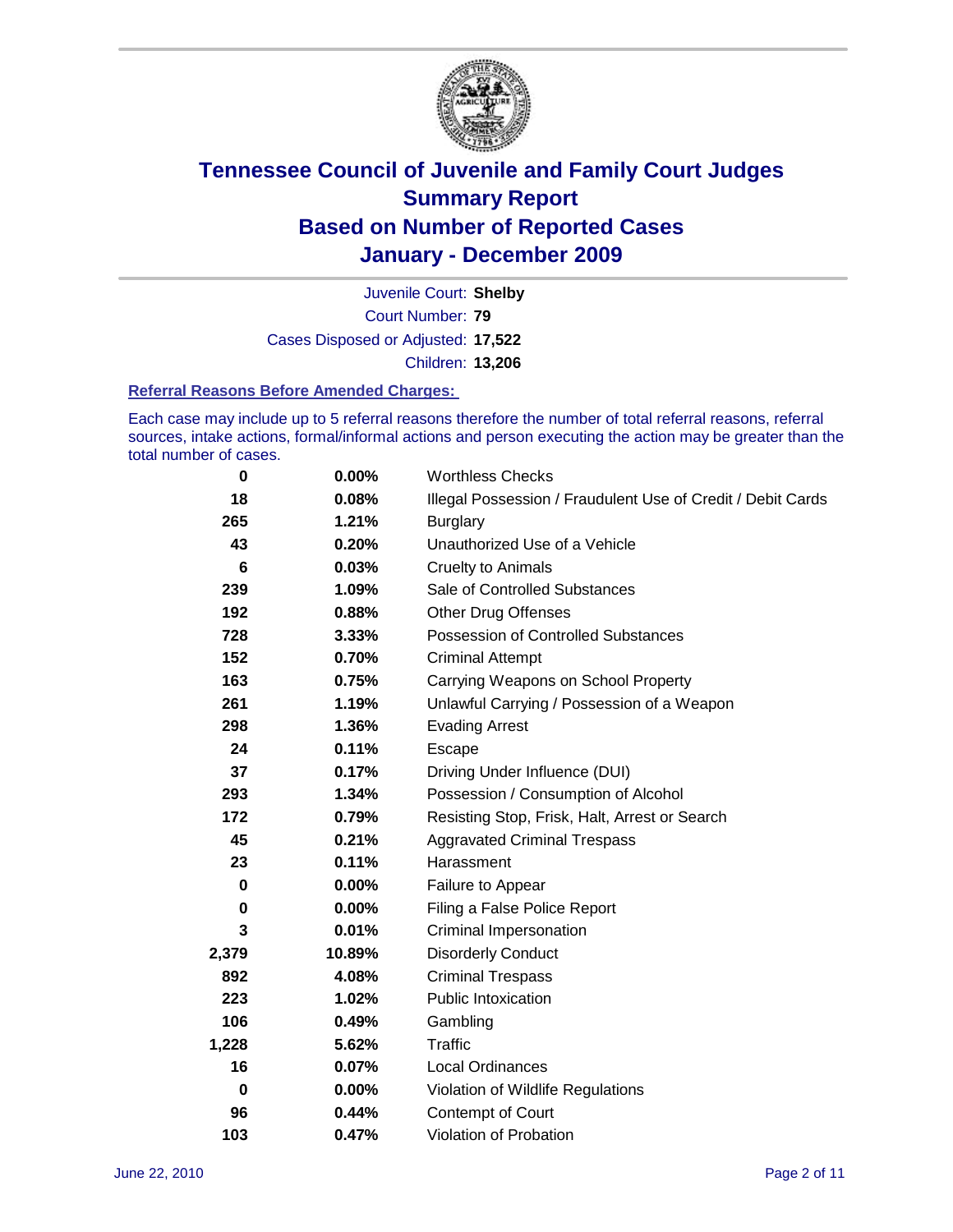

Court Number: **79** Juvenile Court: **Shelby** Cases Disposed or Adjusted: **17,522** Children: **13,206**

#### **Referral Reasons Before Amended Charges:**

Each case may include up to 5 referral reasons therefore the number of total referral reasons, referral sources, intake actions, formal/informal actions and person executing the action may be greater than the total number of cases.

| 0        | 0.00%    | <b>Violation of Aftercare</b>          |
|----------|----------|----------------------------------------|
| $\bf{0}$ | $0.00\%$ | <b>Unruly Behavior</b>                 |
| 524      | 2.40%    | Truancy                                |
| 194      | 0.89%    | In-State Runaway                       |
| 23       | 0.11%    | Out-of-State Runaway                   |
| 189      | 0.86%    | Possession of Tobacco Products         |
| 3        | 0.01%    | Violation of a Valid Court Order       |
| 1,268    | 5.80%    | <b>Violation of Curfew</b>             |
| 0        | $0.00\%$ | Sexually Abused Child                  |
| 3        | 0.01%    | <b>Physically Abused Child</b>         |
| 2,386    | 10.92%   | Dependency / Neglect                   |
| 50       | 0.23%    | <b>Termination of Parental Rights</b>  |
| 0        | 0.00%    | <b>Violation of Pretrial Diversion</b> |
| 0        | $0.00\%$ | Violation of Informal Adjustment       |
| 0        | 0.00%    | <b>Judicial Review</b>                 |
| 1,359    | 6.22%    | <b>Administrative Review</b>           |
| 0        | $0.00\%$ | <b>Foster Care Review</b>              |
| 196      | $0.90\%$ | Custody                                |
| 341      | 1.56%    | Visitation                             |
| 0        | $0.00\%$ | Paternity / Legitimation               |
| 0        | 0.00%    | <b>Child Support</b>                   |
| 0        | $0.00\%$ | <b>Request for Medical Treatment</b>   |
| $\bf{0}$ | $0.00\%$ | <b>Consent to Marry</b>                |
| 1,236    | 5.66%    | Other                                  |
| 21,851   | 100.00%  | <b>Total Referrals</b>                 |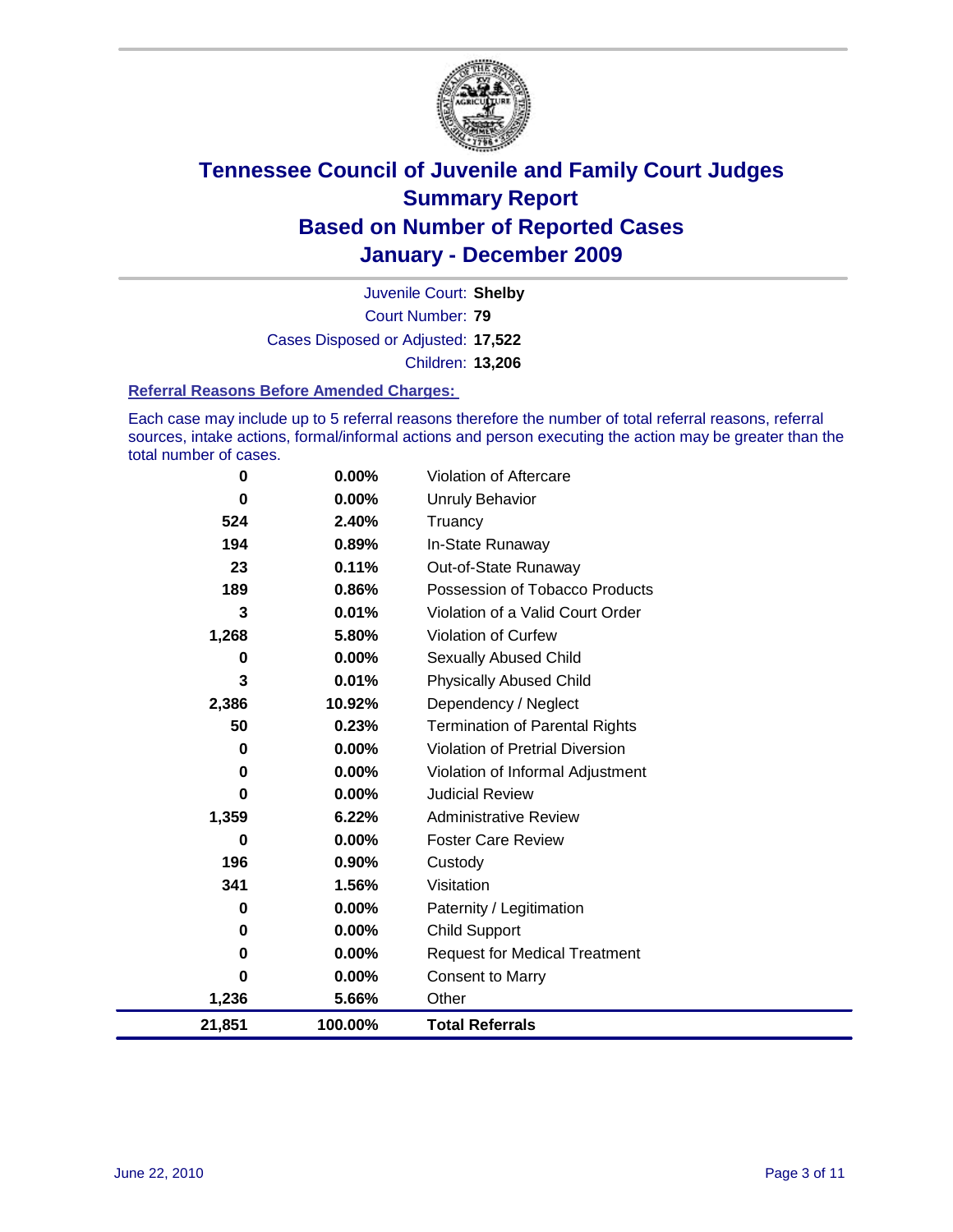

|                            | Juvenile Court: Shelby             |                                   |  |  |
|----------------------------|------------------------------------|-----------------------------------|--|--|
| <b>Court Number: 79</b>    |                                    |                                   |  |  |
|                            | Cases Disposed or Adjusted: 17,522 |                                   |  |  |
|                            |                                    | Children: 13,206                  |  |  |
| <b>Referral Sources: 1</b> |                                    |                                   |  |  |
| 16,775                     | 76.77%                             | <b>Law Enforcement</b>            |  |  |
| 2,957                      | 13.53%                             | Parents                           |  |  |
| 0                          | 0.00%                              | <b>Relatives</b>                  |  |  |
| 16                         | 0.07%                              | Self                              |  |  |
| 390                        | 1.78%                              | School                            |  |  |
| 0                          | 0.00%                              | <b>CSA</b>                        |  |  |
| 0                          | $0.00\%$                           | <b>DCS</b>                        |  |  |
| 0                          | 0.00%                              | <b>Other State Department</b>     |  |  |
| 6                          | 0.03%                              | <b>District Attorney's Office</b> |  |  |
| 152                        | 0.70%                              | <b>Court Staff</b>                |  |  |
| 1,424                      | 6.52%                              | Social Agency                     |  |  |
| 16                         | 0.07%                              | <b>Other Court</b>                |  |  |
| 0                          | 0.00%                              | Victim                            |  |  |
| 0                          | $0.00\%$                           | Child & Parent                    |  |  |
| 0                          | $0.00\%$                           | Hospital                          |  |  |
| 0                          | $0.00\%$                           | Unknown                           |  |  |
| 115                        | 0.53%                              | Other                             |  |  |
| 21,851                     | 100.00%                            | <b>Total Referral Sources</b>     |  |  |
|                            |                                    |                                   |  |  |

### **Age of Child at Referral: 2**

| 13,206 | 100.00%  | <b>Total Child Count</b> |
|--------|----------|--------------------------|
| 0      | $0.00\%$ | <b>Unknown</b>           |
| 1      | 0.01%    | Ages 19 and Over         |
| 2,569  | 19.45%   | Ages 17 through 18       |
| 4,392  | 33.26%   | Ages 15 through 16       |
| 2,288  | 17.33%   | Ages 13 through 14       |
| 969    | 7.34%    | Ages 11 through 12       |
| 2,987  | 22.62%   | Ages 10 and Under        |
|        |          |                          |

<sup>1</sup> If different than number of Referral Reasons (21851), verify accuracy of your court's data.

<sup>2</sup> One child could be counted in multiple categories, verify accuracy of your court's data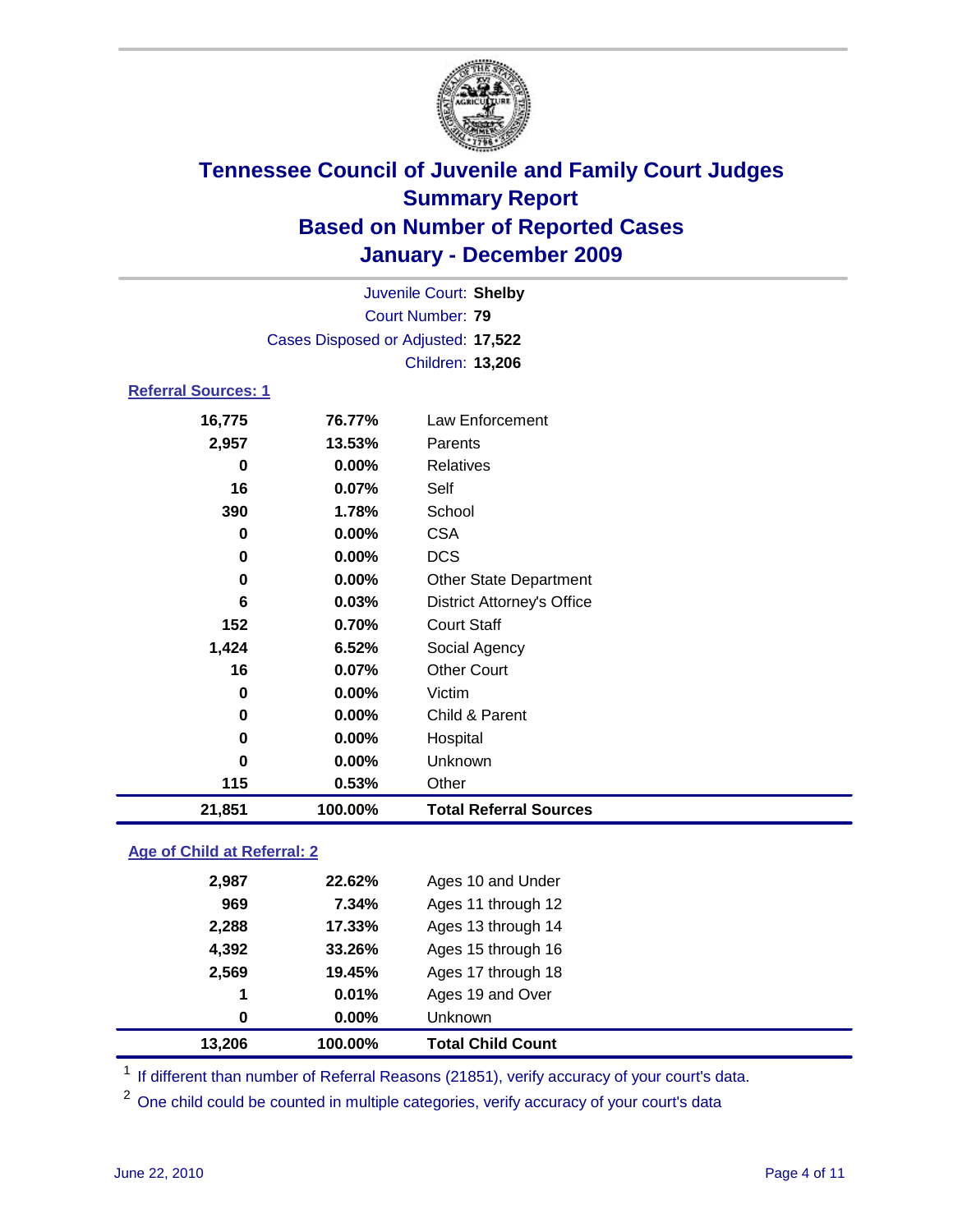

| Juvenile Court: Shelby                  |                                    |                          |  |
|-----------------------------------------|------------------------------------|--------------------------|--|
|                                         | Court Number: 79                   |                          |  |
|                                         | Cases Disposed or Adjusted: 17,522 |                          |  |
|                                         |                                    | Children: 13,206         |  |
| Sex of Child: 1                         |                                    |                          |  |
| 8,008                                   | 60.64%                             | Male                     |  |
| 5,198                                   | 39.36%                             | Female                   |  |
| $\mathbf 0$                             | 0.00%                              | Unknown                  |  |
| 13,206                                  | 100.00%                            | <b>Total Child Count</b> |  |
| Race of Child: 1                        |                                    |                          |  |
| 2,113                                   | 16.00%                             | White                    |  |
| 10,784                                  | 81.66%                             | African American         |  |
| 7                                       | 0.05%                              | Native American          |  |
| 43                                      | 0.33%                              | Asian                    |  |
| 176                                     | 1.33%                              | Mixed                    |  |
| 83                                      | 0.63%                              | Unknown                  |  |
| 13,206                                  | 100.00%                            | <b>Total Child Count</b> |  |
| <b>Hispanic Origin: 1</b>               |                                    |                          |  |
| 84                                      | 0.64%                              | Yes                      |  |
| 13,122                                  | 99.36%                             | <b>No</b>                |  |
| $\mathbf 0$                             | 0.00%                              | Unknown                  |  |
| 13,206                                  | 100.00%                            | <b>Total Child Count</b> |  |
| <b>School Enrollment of Children: 1</b> |                                    |                          |  |
| 10,583                                  | 80.14%                             | Yes                      |  |
| 2,620                                   | 19.84%                             | No                       |  |
| 3                                       | 0.02%                              | Unknown                  |  |
| 13,206                                  | 100.00%                            | <b>Total Child Count</b> |  |

<sup>1</sup> One child could be counted in multiple categories, verify accuracy of your court's data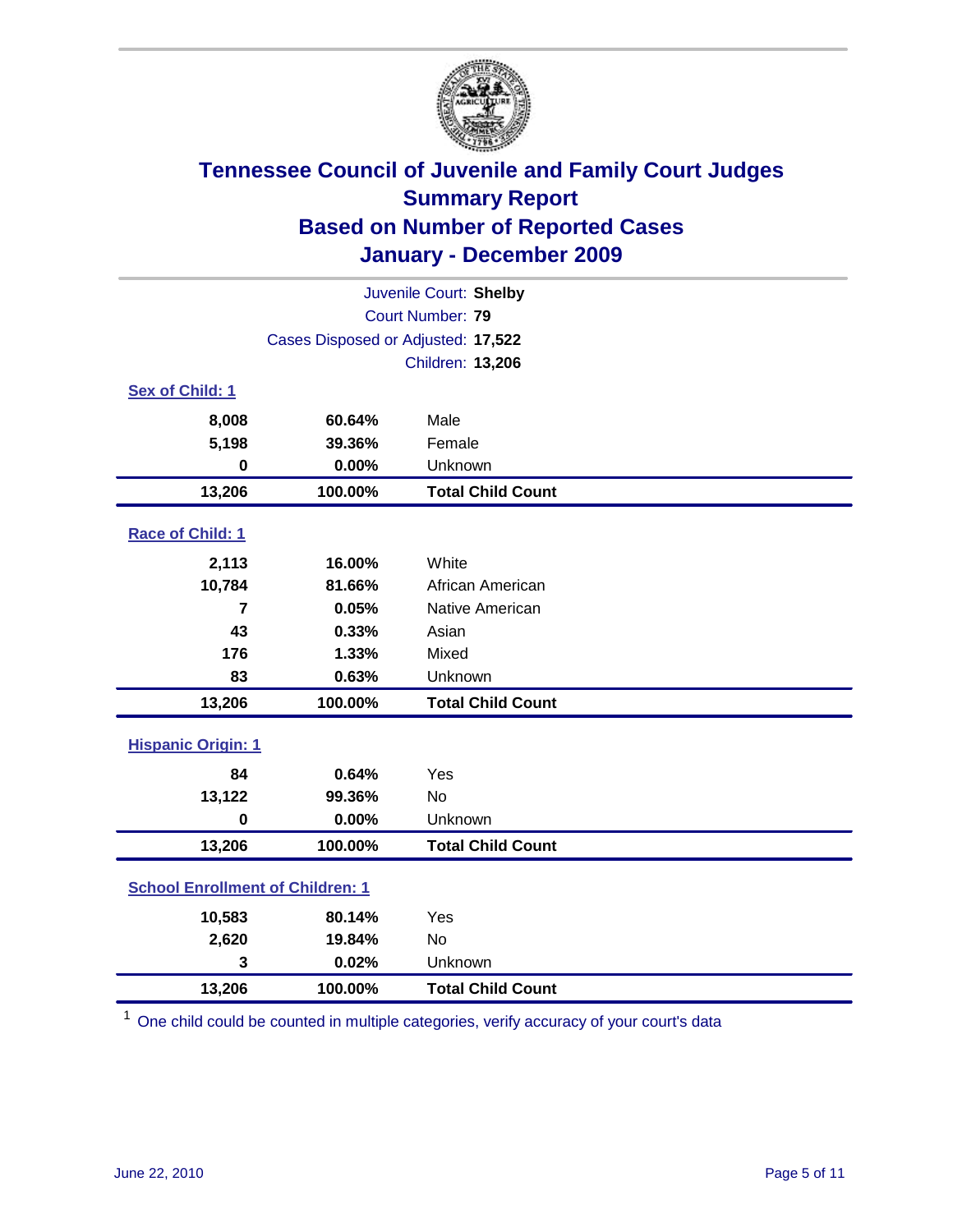

Court Number: **79** Juvenile Court: **Shelby** Cases Disposed or Adjusted: **17,522** Children: **13,206**

### **Living Arrangement of Child at Time of Referral: 1**

| 13,206 | 100.00%        | <b>Total Child Count</b>     |
|--------|----------------|------------------------------|
| 248    | 1.88%          | Other                        |
| 149    | 1.13%          | Unknown                      |
|        | 4<br>0.03%     | Independent                  |
| 21     | 0.16%          | In an Institution            |
|        | 16<br>0.12%    | In a Residential Center      |
|        | 49<br>$0.37\%$ | In a Group Home              |
| 335    | 2.54%          | With Foster Family           |
|        | 0<br>$0.00\%$  | With Adoptive Parents        |
| 2,352  | 17.81%         | <b>With Relatives</b>        |
| 1,028  | 7.78%          | <b>With Father</b>           |
| 7,394  | 55.99%         | <b>With Mother</b>           |
| 392    | 2.97%          | With Mother and Stepfather   |
| 101    | 0.76%          | With Father and Stepmother   |
| 1,117  | 8.46%          | With Both Biological Parents |
|        |                |                              |

#### **Type of Detention: 2**

| 17,522 | 100.00%  | <b>Total Detention Count</b> |
|--------|----------|------------------------------|
| 0      | $0.00\%$ | Other                        |
| 10,446 | 59.62%   | Does Not Apply               |
| 0      | $0.00\%$ | Unknown                      |
| 0      | $0.00\%$ | <b>Psychiatric Hospital</b>  |
| 0      | 0.00%    | Jail - No Separation         |
| 0      | $0.00\%$ | Jail - Partial Separation    |
| 0      | 0.00%    | Jail - Complete Separation   |
| 7,076  | 40.38%   | Juvenile Detention Facility  |
| 0      | $0.00\%$ | Non-Secure Placement         |
|        |          |                              |

<sup>1</sup> One child could be counted in multiple categories, verify accuracy of your court's data

<sup>2</sup> If different than number of Cases (17522) verify accuracy of your court's data.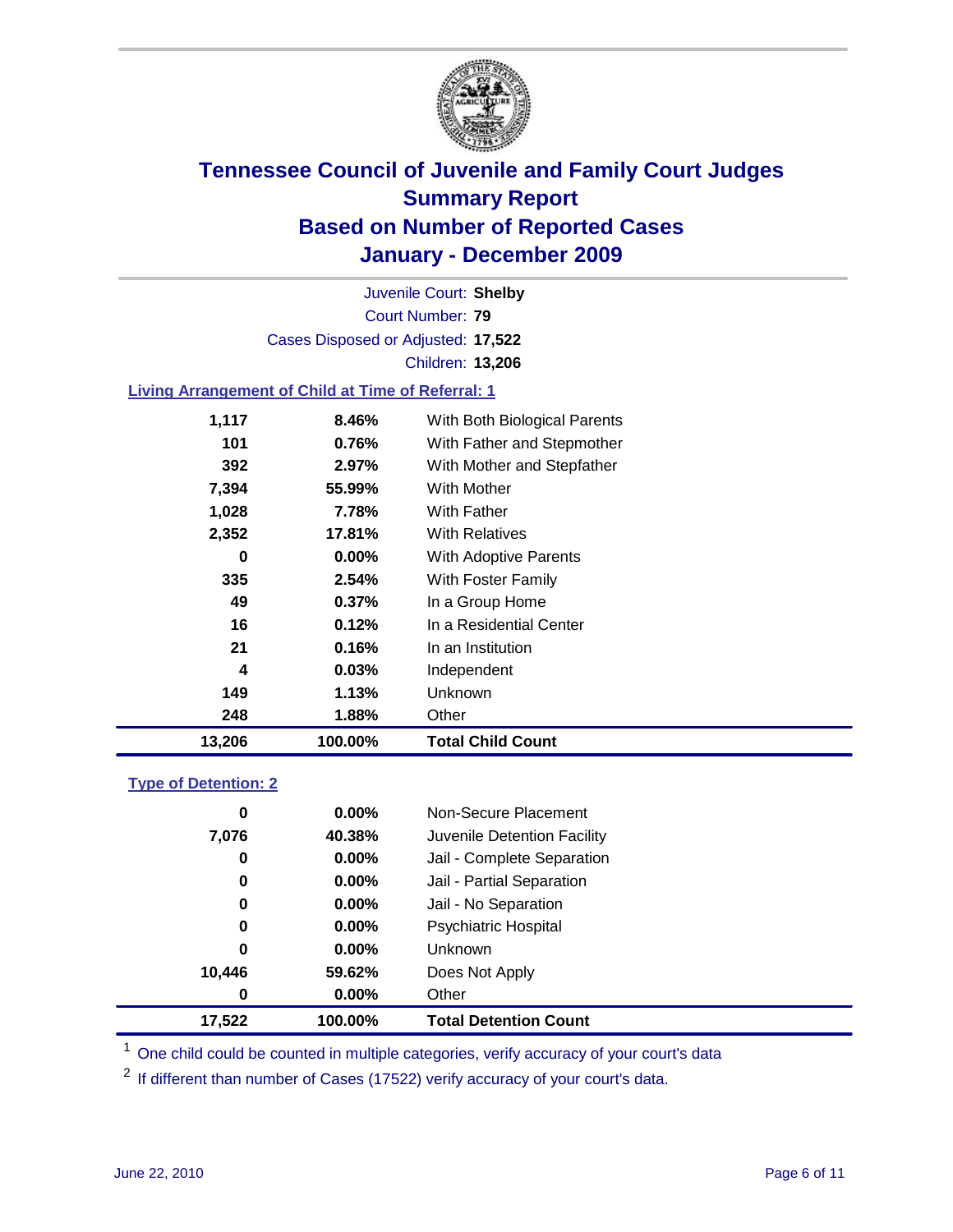

|                                                    | Juvenile Court: Shelby             |                                      |  |  |  |
|----------------------------------------------------|------------------------------------|--------------------------------------|--|--|--|
|                                                    | Court Number: 79                   |                                      |  |  |  |
|                                                    | Cases Disposed or Adjusted: 17,522 |                                      |  |  |  |
|                                                    |                                    | Children: 13,206                     |  |  |  |
| <b>Placement After Secure Detention Hearing: 1</b> |                                    |                                      |  |  |  |
| 1,165                                              | 6.65%                              | Returned to Prior Living Arrangement |  |  |  |
| 728                                                | 4.15%                              | Juvenile Detention Facility          |  |  |  |
| 0                                                  | 0.00%                              | Jail                                 |  |  |  |
| 0                                                  | 0.00%                              | Shelter / Group Home                 |  |  |  |
| 0                                                  | $0.00\%$                           | <b>Foster Family Home</b>            |  |  |  |
| 0                                                  | 0.00%                              | Psychiatric Hospital                 |  |  |  |
| 0                                                  | 0.00%                              | Unknown                              |  |  |  |
| 15,629                                             | 89.20%                             | Does Not Apply                       |  |  |  |
| 0                                                  | $0.00\%$                           | Other                                |  |  |  |
| 17,522                                             | 100.00%                            | <b>Total Placement Count</b>         |  |  |  |
| <b>Intake Actions: 2</b>                           |                                    |                                      |  |  |  |
|                                                    |                                    |                                      |  |  |  |
| 4,693                                              | 21.48%                             | <b>Petition Filed</b>                |  |  |  |
| 0                                                  | 0.00%                              | <b>Motion Filed</b>                  |  |  |  |
| 17,158                                             | 78.52%                             | <b>Citation Processed</b>            |  |  |  |
| 0                                                  | 0.00%                              | Notification of Paternity Processed  |  |  |  |
| 0                                                  | 0.00%                              | Scheduling of Judicial Review        |  |  |  |
| 0                                                  | 0.00%                              | Scheduling of Administrative Review  |  |  |  |
| 0                                                  | 0.00%                              | Scheduling of Foster Care Review     |  |  |  |
| 0                                                  | 0.00%                              | Unknown                              |  |  |  |
| 0                                                  | $0.00\%$                           | Does Not Apply                       |  |  |  |
| 0                                                  | 0.00%                              | Other                                |  |  |  |
| 21,851                                             |                                    |                                      |  |  |  |

<sup>1</sup> If different than number of Cases (17522) verify accuracy of your court's data.

<sup>2</sup> If different than number of Referral Reasons (21851), verify accuracy of your court's data.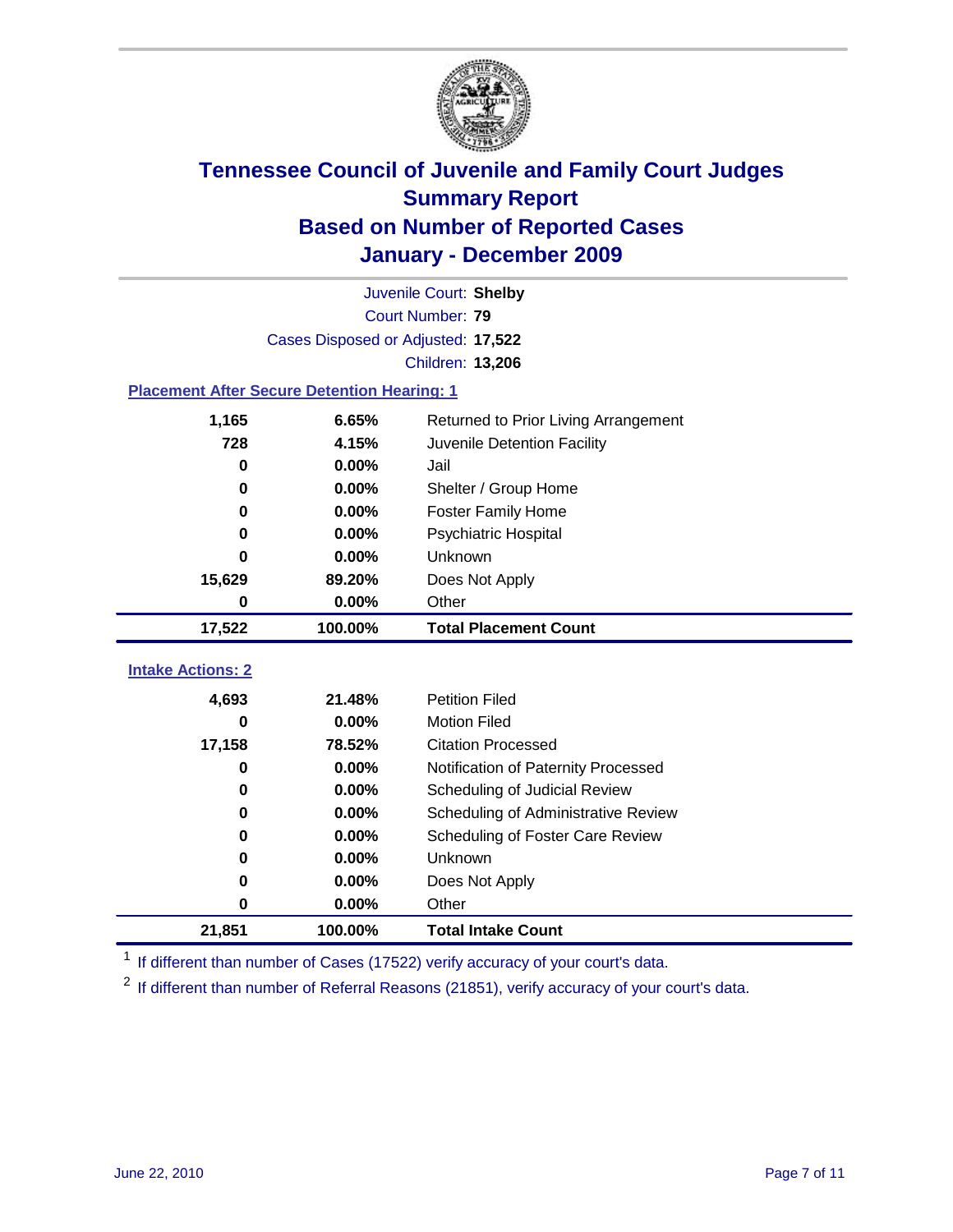

Court Number: **79** Juvenile Court: **Shelby** Cases Disposed or Adjusted: **17,522** Children: **13,206**

### **Last Grade Completed by Child: 1**

| 125                                     | 0.95%    | Too Young for School         |  |
|-----------------------------------------|----------|------------------------------|--|
| 292                                     | 2.21%    | Preschool                    |  |
| 252                                     | 1.91%    | Kindergarten                 |  |
| 221                                     | 1.67%    | 1st Grade                    |  |
| 228                                     | 1.73%    | 2nd Grade                    |  |
| 267                                     | 2.02%    | 3rd Grade                    |  |
| 268                                     | 2.03%    | 4th Grade                    |  |
| 507                                     | 3.84%    | 5th Grade                    |  |
| 867                                     | 6.57%    | 6th Grade                    |  |
| 1,206                                   | 9.13%    | 7th Grade                    |  |
| 2,124                                   | 16.08%   | 8th Grade                    |  |
| 2,210                                   | 16.73%   | 9th Grade                    |  |
| 1,737                                   | 13.15%   | 10th Grade                   |  |
| 1,038                                   | 7.86%    | 11th Grade                   |  |
| 140                                     | 1.06%    | 12th Grade                   |  |
| 1                                       | 0.01%    | Non-Graded Special Ed        |  |
| 0                                       | $0.00\%$ | <b>GED</b>                   |  |
| $\bf{0}$                                | 0.00%    | Graduated                    |  |
| 1,455                                   | 11.02%   | <b>Never Attended School</b> |  |
| 268                                     | 2.03%    | Unknown                      |  |
| 0                                       | $0.00\%$ | Other                        |  |
| 13,206                                  | 100.00%  | <b>Total Child Count</b>     |  |
| <b>Enrolled in Special Education: 1</b> |          |                              |  |

| 649    | 4.91%   | Yes                      |
|--------|---------|--------------------------|
| 10,369 | 78.52%  | No                       |
| 2,188  | 16.57%  | Unknown                  |
| 13,206 | 100.00% | <b>Total Child Count</b> |

 $1$  One child could be counted in multiple categories, verify accuracy of your court's data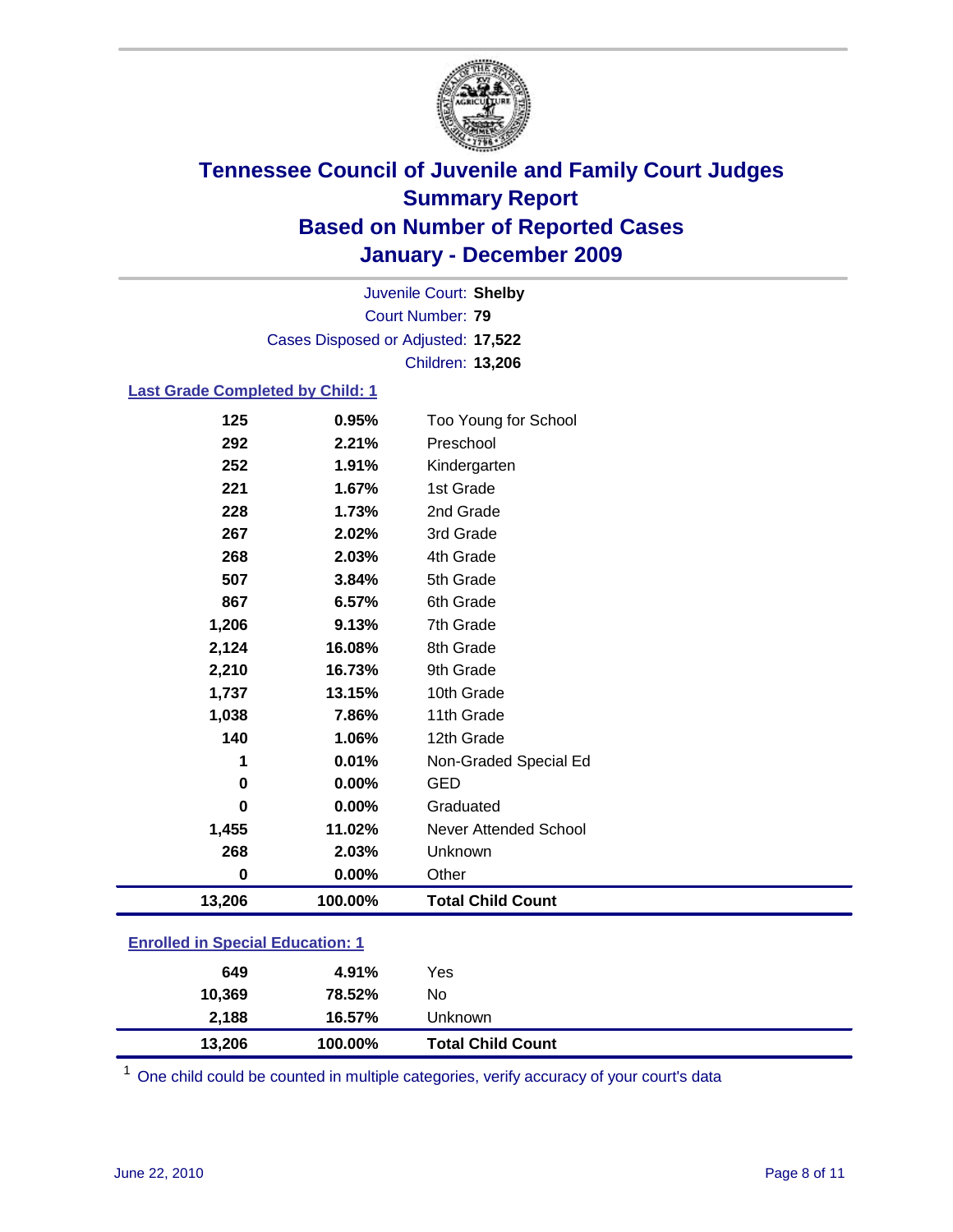

|                              | Juvenile Court: Shelby             |                           |  |  |
|------------------------------|------------------------------------|---------------------------|--|--|
|                              | Court Number: 79                   |                           |  |  |
|                              | Cases Disposed or Adjusted: 17,522 |                           |  |  |
|                              | Children: 13,206                   |                           |  |  |
| <b>Action Executed By: 1</b> |                                    |                           |  |  |
| 2,139                        | 9.79%                              | Judge                     |  |  |
| 7,777                        | 35.59%                             | Referee                   |  |  |
| 11,935                       | 54.62%                             | <b>YSO</b>                |  |  |
| 0                            | $0.00\%$                           | Other                     |  |  |
| 0                            | 0.00%                              | Unknown                   |  |  |
| 21,851                       | 100.00%                            | <b>Total Action Count</b> |  |  |

### **Formal / Informal Actions: 1**

| 1,520  | 6.96%    | Dismissed                                        |
|--------|----------|--------------------------------------------------|
| 0      | $0.00\%$ | Retired / Nolle Prosequi                         |
| 3,195  | 14.62%   | <b>Complaint Substantiated Delinquent</b>        |
| 35     | 0.16%    | <b>Complaint Substantiated Status Offender</b>   |
| 1,844  | 8.44%    | <b>Complaint Substantiated Dependent/Neglect</b> |
| 1      | 0.00%    | <b>Complaint Substantiated Abused</b>            |
| 0      | $0.00\%$ | <b>Complaint Substantiated Mentally III</b>      |
| 13,979 | 63.97%   | Informal Adjustment                              |
| 0      | $0.00\%$ | <b>Pretrial Diversion</b>                        |
| 445    | 2.04%    | <b>Transfer to Adult Court Hearing</b>           |
| 0      | $0.00\%$ | Charges Cleared by Transfer to Adult Court       |
| 3      | 0.01%    | Special Proceeding                               |
| 0      | $0.00\%$ | <b>Review Concluded</b>                          |
| 0      | $0.00\%$ | Case Held Open                                   |
| 829    | 3.79%    | Other                                            |
| 0      | $0.00\%$ | <b>Unknown</b>                                   |
| 21,851 | 100.00%  | <b>Total Action Count</b>                        |

<sup>1</sup> If different than number of Referral Reasons (21851), verify accuracy of your court's data.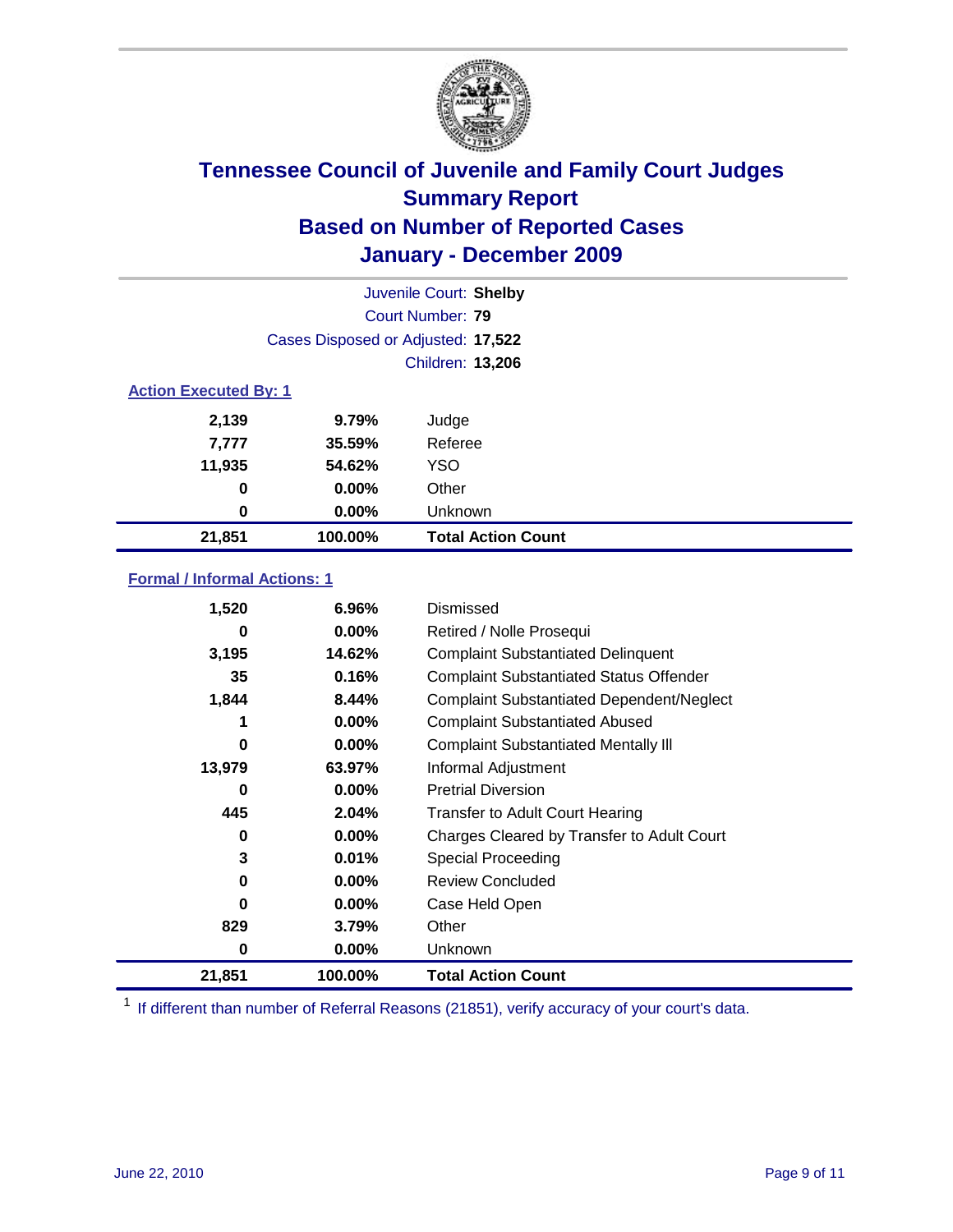

|                       |                                    | Juvenile Court: Shelby                                |
|-----------------------|------------------------------------|-------------------------------------------------------|
|                       |                                    | Court Number: 79                                      |
|                       | Cases Disposed or Adjusted: 17,522 |                                                       |
|                       |                                    | Children: 13,206                                      |
| <b>Case Outcomes:</b> |                                    | There can be multiple outcomes for one child or case. |
| 3,807                 | 18.39%                             | <b>Case Dismissed</b>                                 |
| 0                     | 0.00%                              | Case Retired or Nolle Prosequi                        |
| 8,227                 | 39.74%                             | Warned / Counseled                                    |
| 0                     | 0.00%                              | Held Open For Review                                  |
| 611                   | 2.95%                              | Supervision / Probation to Juvenile Court             |
| 115                   | 0.56%                              | <b>Probation to Parents</b>                           |
| 354                   | 1.71%                              | Referral to Another Entity for Supervision / Service  |
| 585                   | 2.83%                              | Referred for Mental Health Counseling                 |
| 0                     | 0.00%                              | Referred for Alcohol and Drug Counseling              |
| 0                     | 0.00%                              | <b>Referred to Alternative School</b>                 |
| $\mathbf 2$           | 0.01%                              | Referred to Private Child Agency                      |
| 8                     | 0.04%                              | Referred to Defensive Driving School                  |
| 0                     | 0.00%                              | Referred to Alcohol Safety School                     |
| 0                     | 0.00%                              | Referred to Juvenile Court Education-Based Program    |
| 350                   | 1.69%                              | Driver's License Held Informally                      |
| 0                     | 0.00%                              | <b>Voluntary Placement with DMHMR</b>                 |
| 0                     | 0.00%                              | <b>Private Mental Health Placement</b>                |
| 0                     | 0.00%                              | <b>Private MR Placement</b>                           |
| 883                   | 4.27%                              | Placement with City/County Agency/Facility            |
| 2,180                 | 10.53%                             | Placement with Relative / Other Individual            |
| 19                    | 0.09%                              | Fine                                                  |
| 391                   | 1.89%                              | <b>Public Service</b>                                 |
| 324                   | 1.57%                              | Restitution                                           |
| 0                     | 0.00%                              | <b>Runaway Returned</b>                               |
| 27                    | 0.13%                              | No Contact Order                                      |
| 8                     | 0.04%                              | Injunction Other than No Contact Order                |
| 0                     | 0.00%                              | <b>House Arrest</b>                                   |
| 0                     | 0.00%                              | <b>Court Defined Curfew</b>                           |
| 0                     | 0.00%                              | Dismissed from Informal Adjustment                    |
| 0                     | 0.00%                              | <b>Dismissed from Pretrial Diversion</b>              |
| 0                     | 0.00%                              | Released from Probation                               |
| 230                   | 1.11%                              | <b>Transferred to Adult Court</b>                     |
| $\pmb{0}$             | $0.00\%$                           | <b>DMHMR Involuntary Commitment</b>                   |